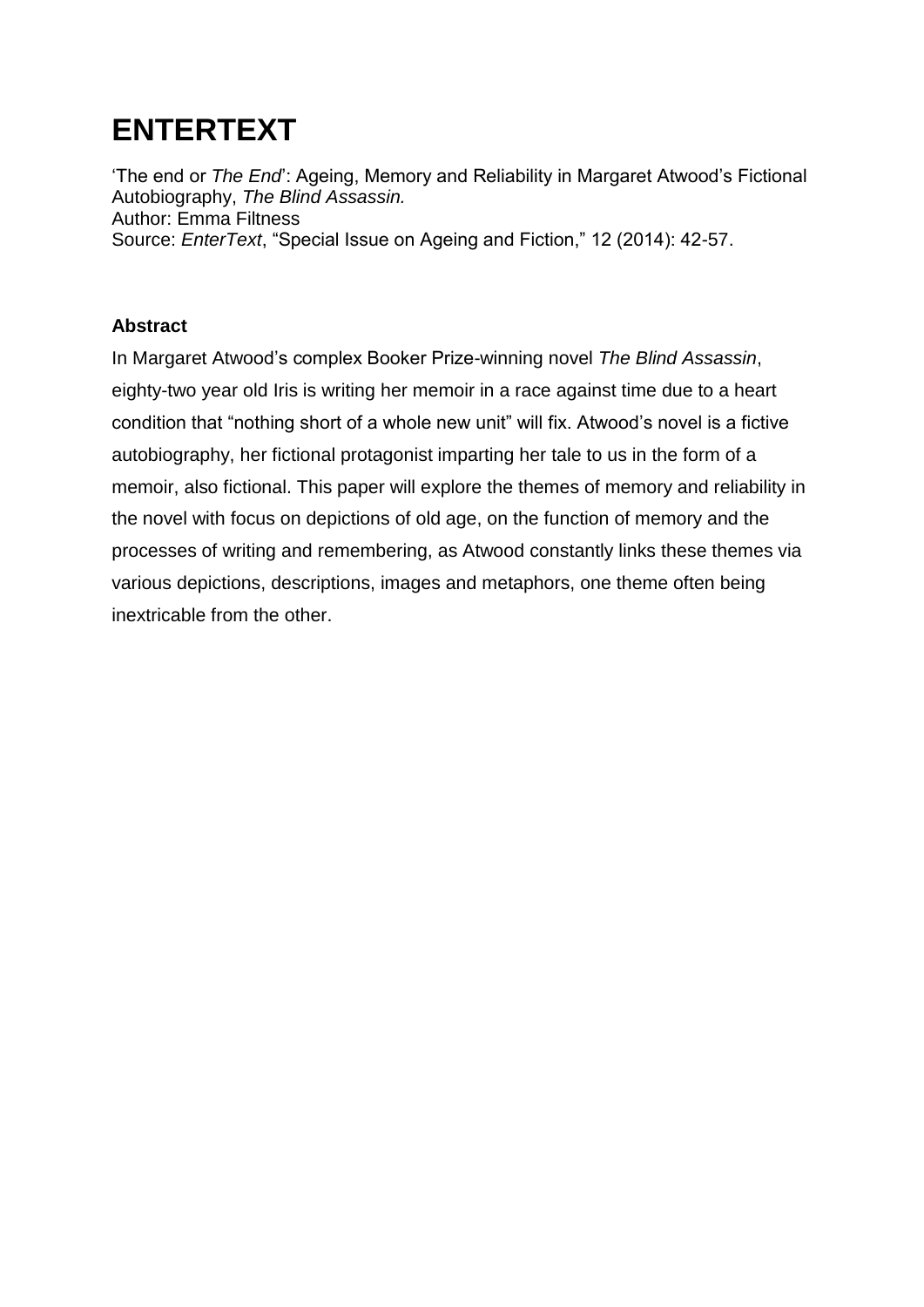## 'The end or *The End*': Ageing, Memory and Reliability in Margaret Atwood's Fictional Autobiography, *The Blind Assassin.*

Emma Filtness

Margaret Atwood's complex novel, *The Blind Assassin*, in which eighty-two year old Iris is writing her memoir in a race against time due to a heart condition that "nothing short of a whole new unit<sup>"1</sup> will fix, won the Booker Prize in 2000 after Atwood was "three times the bridesmaid and finally the bride"<sup>2</sup> (she had been shortlisted previously for *The Handmaid's Tale*, *Cat's Eye* and *Alias Grace*). In a review of *The Blind Assassin* in *The Guardian*, Alex Clark states that, in her tenth novel,

Atwood again demonstrates that she has mastered the art of creating dense, complex fictions from carefully layered narratives, making use of an array of literary devices - flashbacks, multiple time schemes, ambiguous, indeterminate plots…Yet at times there are simply too many threads for Atwood to weave into the carpet, as she muses on themes of authorship and confession, the simultaneous empowerment and impotence of secret storytelling, and the hopeless position of women whose fates, through blood, money or love, are tied to men.<sup>3</sup>

Thomas Mallon in *The New York Times* agrees that in relation to the complex 'novel within a novel' narrative, she does not quite pull it off or, if she does, it is at the expense of the characters<sup>4</sup>. As Clark continued, "it falls short of making the emotional impact that its suggestive and slippery plot at times promises. What we have, at the end, is a mystery story whose chief character is absent"<sup>5</sup>. The novel may be complicated, but this does not detract in any way from the characters – it was, indeed, the unique, insightful voice of Iris rather than the elusiveness of her sister Laura that kept me turning the pages. Clark's review commends her wonderful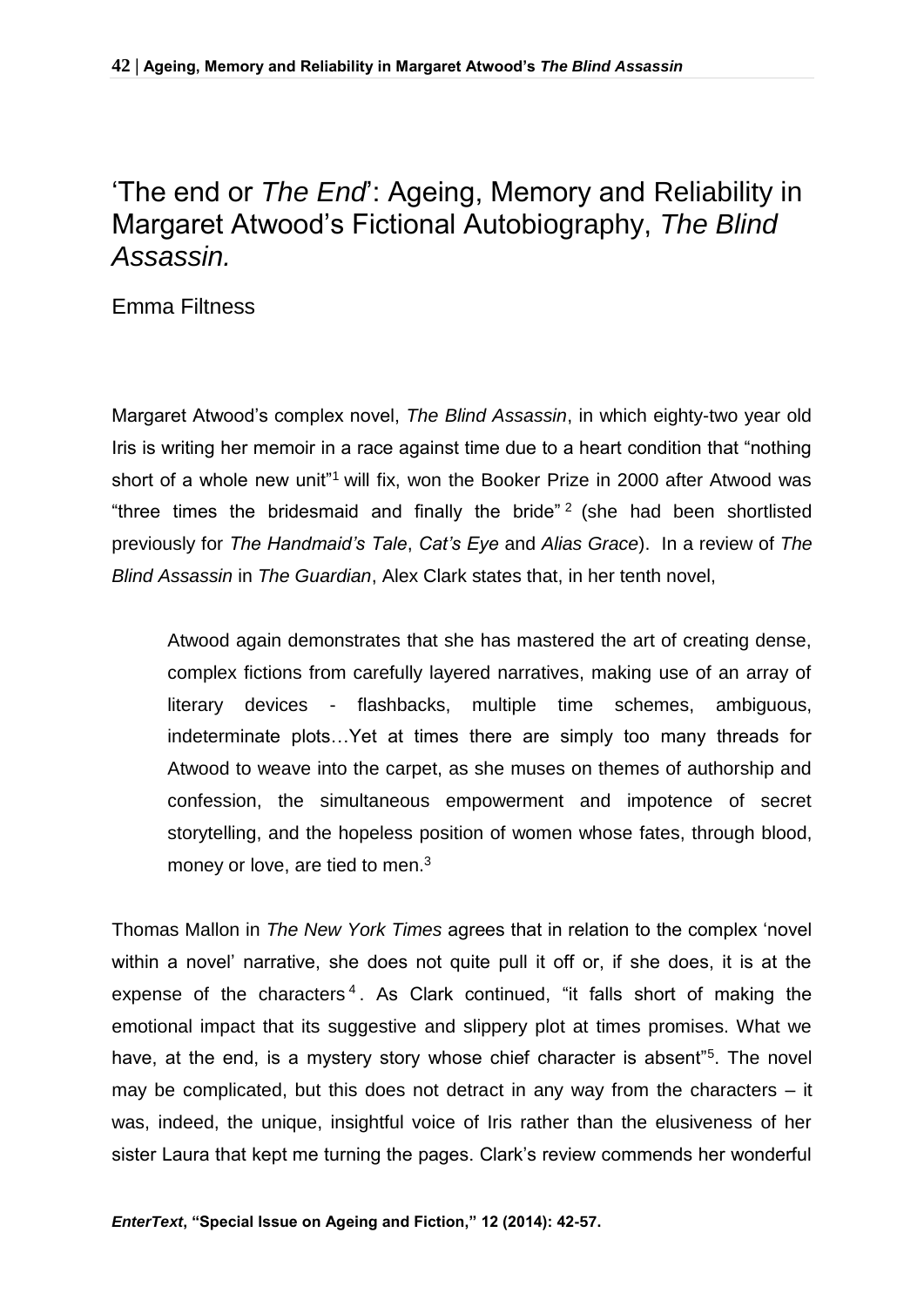evocations of childhood, and while the age of the narrator is often mentioned fleetingly in reviews, and Iris's merits as an entertaining and amusing narrator extolled<sup>6</sup>, many still seem to neglect to mention the novel's wonderful depictions of old age with the perfect combination of humour and sadness, of what it is like to be an eighty-two-year-old widow engulfed in memory and regret, instead focusing on the story-within-a-story structure, its social synopsis of women's lives in the 1900s<sup>7</sup>, on sibling rivalry and political chicanery<sup>8</sup>. In the academy also, relatively little attention has been paid to the text in terms of its depictions of ageing, although a few critics who read the text from a feminist point of view, such as Madeleine Davies in her article 'Margaret Atwood's Female Bodies', devote a few paragraphs to the novel's depictions of the ageing female body, yet in the case of Davies, this entails a reading of *The Blind Assassin* and its female bodies according to Cixous's 'écriture féminine' with focus on power struggles and writing metaphors employed by Atwood<sup>9</sup>, and others such as J. Brooks Bouson mostly focus on the depiction of the female body in relation to domestic abuse and wider power struggles within a patriarchal society. This paper will attempt to address this oversight by looking at representations of old age within the text, as well as at the function of memory and the processes of remembering in old age in relation to the act of writing a memoir, and the implications in terms of reliability, the subject of which forms the basis of Ruth Parkin-Gounelas' 2004 article – duplicity<sup>10</sup>. Atwood draws attention to these concerns through the reflexivity of her text, not as a novel in the guise of an autobiography, but as a novel which documents and reveals the processes involved in the construction of and the need for such a text, whether it be memorial, confession, or testimonial. It is Iris's age and the fact that she may soon die that motivates her to write, so in this sense the ageing protagonist and the autobiographical narrative are, in this novel, intertwined. Iris states near the very end of the novel that "by the time you read this last page that  $-$  if anywhere  $-$  is the only place I will be."<sup>11</sup> She equates the end of the memoir with the end of her life, and is not sure which one will happen first, though both are imminent.

#### **A Question of Genre**

Coral Ann Howells, points out that *The Blind Assassin* is more than just a memorial of one mere woman, "Iris's autobiographical narrative is a memorial to the end of an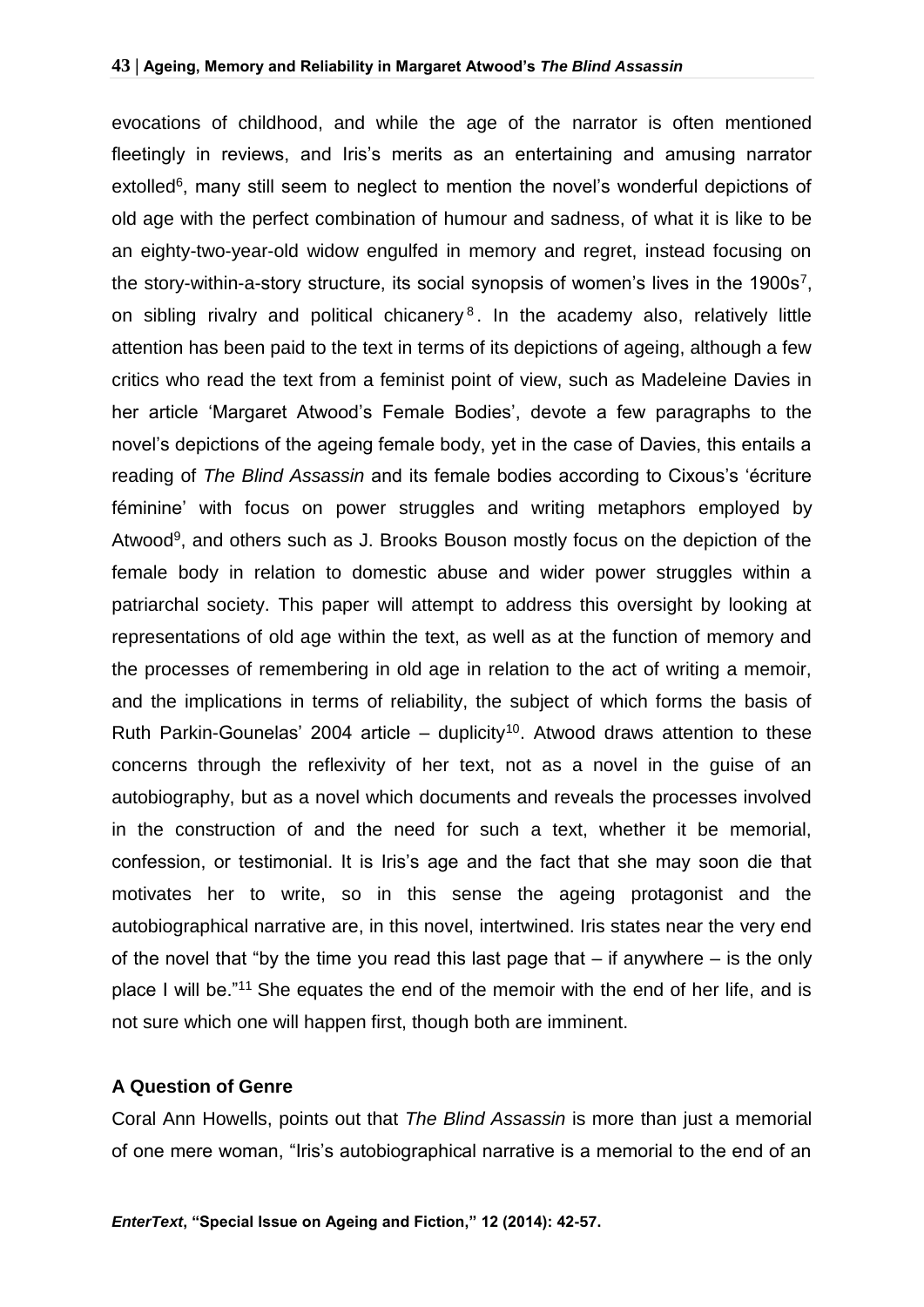era."<sup>12</sup> Many critics, such as Elaine Showalter<sup>13</sup> and J. Brooks Bouson, view the book as a feminist novel, but some such as Molly Hite describe it as a historical novel "bolstered by intensive research", the details "laid out with a kind of fascinated affection."<sup>14</sup> Linda Hutchinson defines this text and others like it as historiographic metafiction; self-reflexive novels including historical events and people and a selfawareness of history and fiction as constructs.<sup>15</sup> It would also fit with what gerontologist Mike Hepworth calls stories of ageing: "full-length novels which are about ageing as experienced by a central character" within which he includes "stories where ageing may not be the main interest of the writer but which include significant references to aspects of the ageing process or to older people."<sup>16</sup> *The Blind Assassin* also falls into the category of what Mary Morganroth Gullette in *Aged by Culture* calls 'Age Autobiography': "like any autobiography, Age Autobiography starts with the Oldest Self's strong present feelings about its past selves."<sup>17</sup>

In Atwood's novel her fictional protagonist is imparting her tale to us in the form of a memoir, also fictional, so the novel can be described as what Northrop Frye called a fictional autobiography. In *Anatomy of Criticism* he expressed the opinion that all autobiographies are fictional anyway since all are constructed. He begins by identifying four types of fictional prose: autobiography/confession, the novel, romance and anatomy. He says these four types intermix in a variety of combinations: "most autobiographies are inspired by a creative, and therefore fictional, impulse to select only those events and experiences in the writer's life that go to build up an integrated pattern […] that mixture produces the fictional autobiography."<sup>18</sup> *The Blind Assassin* may only be a *fictional* autobiography, but autobiographical criticism still applies, as the novel deals, through its partial form as a memoir, with many of the issues and concerns that have plagued autobiographical critics for decades. As Laura Marcus declares in *Auto/biographical Discourses: Theory, Criticism, Practice*, concerns in autobiographical criticism in recent years include: "the nature and expression of subjectivity; the generic specificity of autobiography; the truth-status and referentiality of autobiography in relation to the fact-fiction dichotomy and the status of fictional entities."<sup>19</sup> Atwood and other writers of fictive autobiography, such as Fay Weldon in *Chalcot Crescent*, Kate Morton in *The House at Riverton* and Angela Carter in *Wise Children*, and other forms of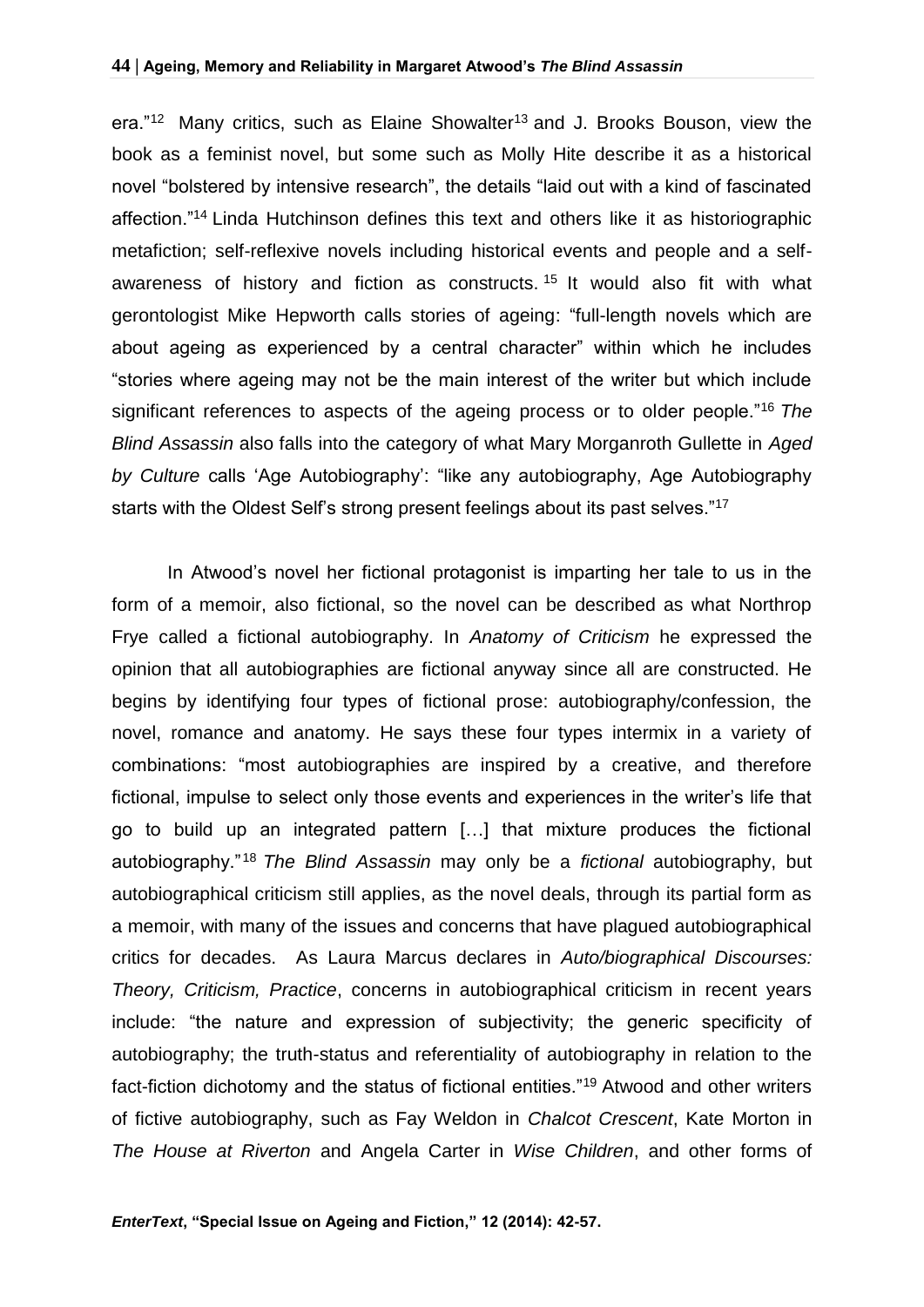fictional life writing such as Sebastian Barry's *Her Secret Scripture* extrapolate these concerns through the very act of creating obviously fictional auto/biographies. Barbara Hernstein Smith, as discussed by Marcus, also mentions the similarities between the novel and autobiography, stating that "the writer of fiction is pretending to be writing all autolbiography, while actually fabricating one."<sup>20</sup>

Marcus explains, "in the last decade or so, generic and disciplinary borders and boundaries have started to break down. The most interesting auto/biographical theory and practice are being written across traditional conceptual and disciplinary divides." <sup>21</sup> Fictive autobiographies such as *The Blind Assassin* are examples of current practice bridging these gaps. Marcus believes this is particularly the case in feminist autobiography, which again points to Atwood's novel as being an exemplar of this current boundary dissolution in autobiographical practice.

Our first encounter with the narrator, Iris, is when she declares "Ten years after the war ended, my sister Laura drove a car off a bridge".<sup>22</sup> We learn she is a sister, a role that is integral to the plot. This first line also establishes the historical context of the novel, as in one sentence it reveals both personal family history and international history; in fact, as Howells observes "her autobiography is enmeshed in the wider currents of the Nation's history, though the main focus is always on Iris's relationship with her sister."<sup>23</sup> The novel spans most of a century, and references are continually made to personal history, the history of the nation and world history through its chronicling of events, from those as large-scale as the world wars, to things as small as picnics and fashion trends. Iris muses on the growing relevance of history in later life, where she herself has become part of it, recalling "I am after all a local fixture, like a brick-strewn vacant lot where some important building used to stand."<sup>24</sup> She again links the nature of history to her present state: "My bones have been aching again…they ache like history: things long done with, that still reverberate as pain."<sup>25</sup> At earlier points in her life, Iris also equates world history with her own personal history when noting: "And then, after the wedding, there was the war. Love, then marriage, then catastrophe."<sup>26</sup> All through the novel significant historical events, although seemingly only in the background, provide more than just context – they tend to mirror events in Iris's personal history too, though, as is the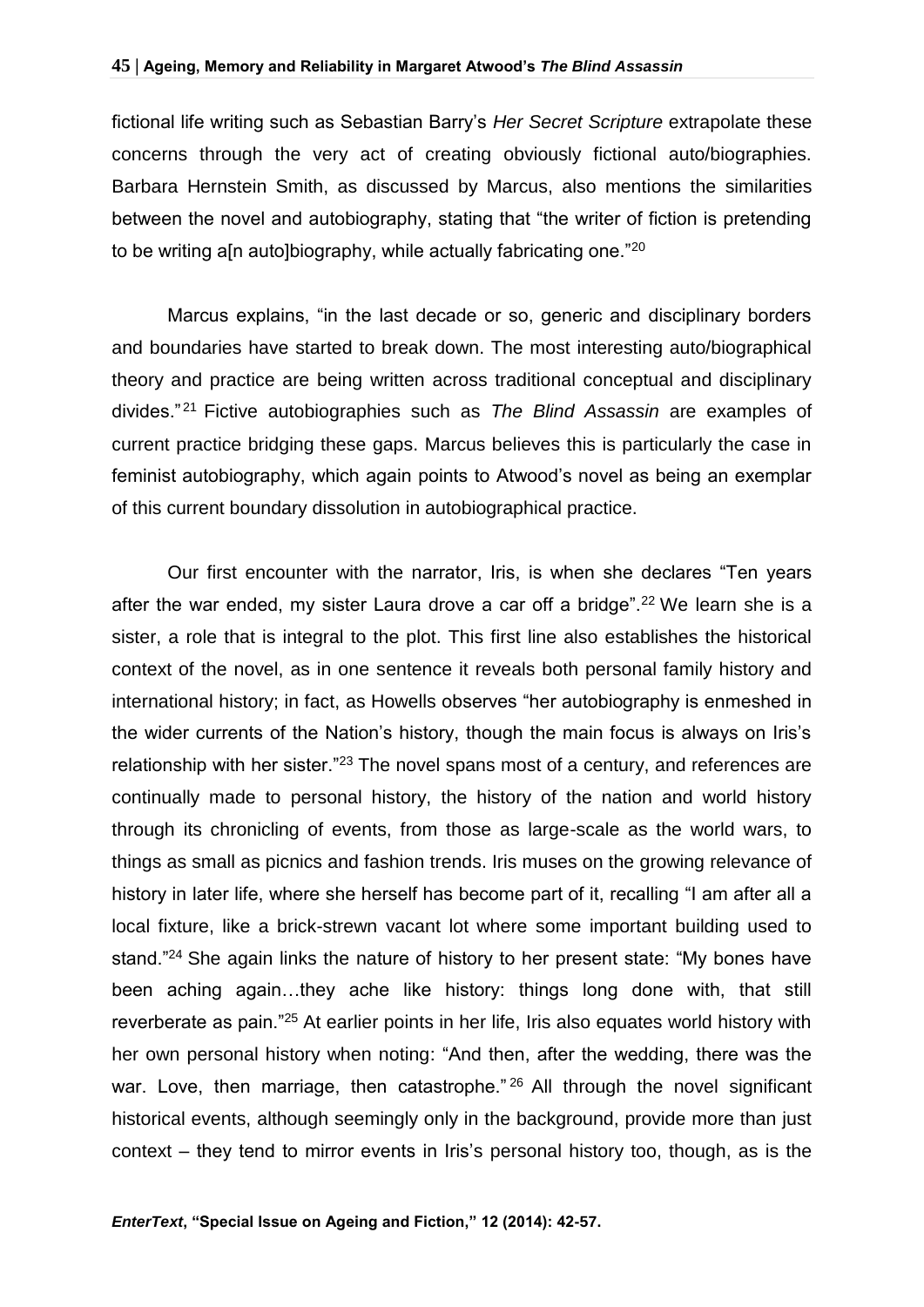case with history, it is only through hindsight that all becomes clear, hence the advantage of Iris's position as an older narrator: "as a very old person, Iris lives in a permanent condition of double vision, where the boundaries between the present and the past are frequently blurred."27

Atwood chooses to explicitly depict the creative process involved in writing an autobiography or memoir in the narrative present of her novel in which the past is recalled and reconstructed, rather than simply presenting the memories as a first person past tense narrative or a first person present tense narrative in which the 'memories' are lived. It is this split between the self that writes and the self that is written about that is most enlightening – the distinction between past and present selves. We are first made aware that Iris is writing fifty-three pages in: "Laid out in front of me are a cup of tea, and apple cut into quarters and a pad of paper with blue lines on it...I've bought a new pen as well."<sup>28</sup> This is the first of many references to the writing process – she often describes how it feels to push the pen along the page, how the ink looks on the page – a scrawl, a thread, a line, where and when she is writing (outside on the porch in summer, the kitchen when it is too cold). She describes her pen, the paper, the growing pile, how it feels to squeeze out the words, her fluctuating motives for writing – why she is writing, why anyone writes, musings on possible readers, if any. How her age makes it difficult (arthritis, failing memory, impending death), how guilt and regret and painful memories also make the process a struggle, but that she must write, nonetheless.

#### **Representations of the Fourth Age**

In *Stories of Ageing*, Mike Hepworth suggests that old age is the ultimate challenge for the novelist:

it is about people who are living through the final period of their lives; a time when those who live long enough have to come to terms with changes in their bodies and the attitudes of society to growing older. Stories of ageing are faced with the problem of describing a character and his or her relationships with other people when she or he has apparently little distance left to travel in the 'journey of life'.29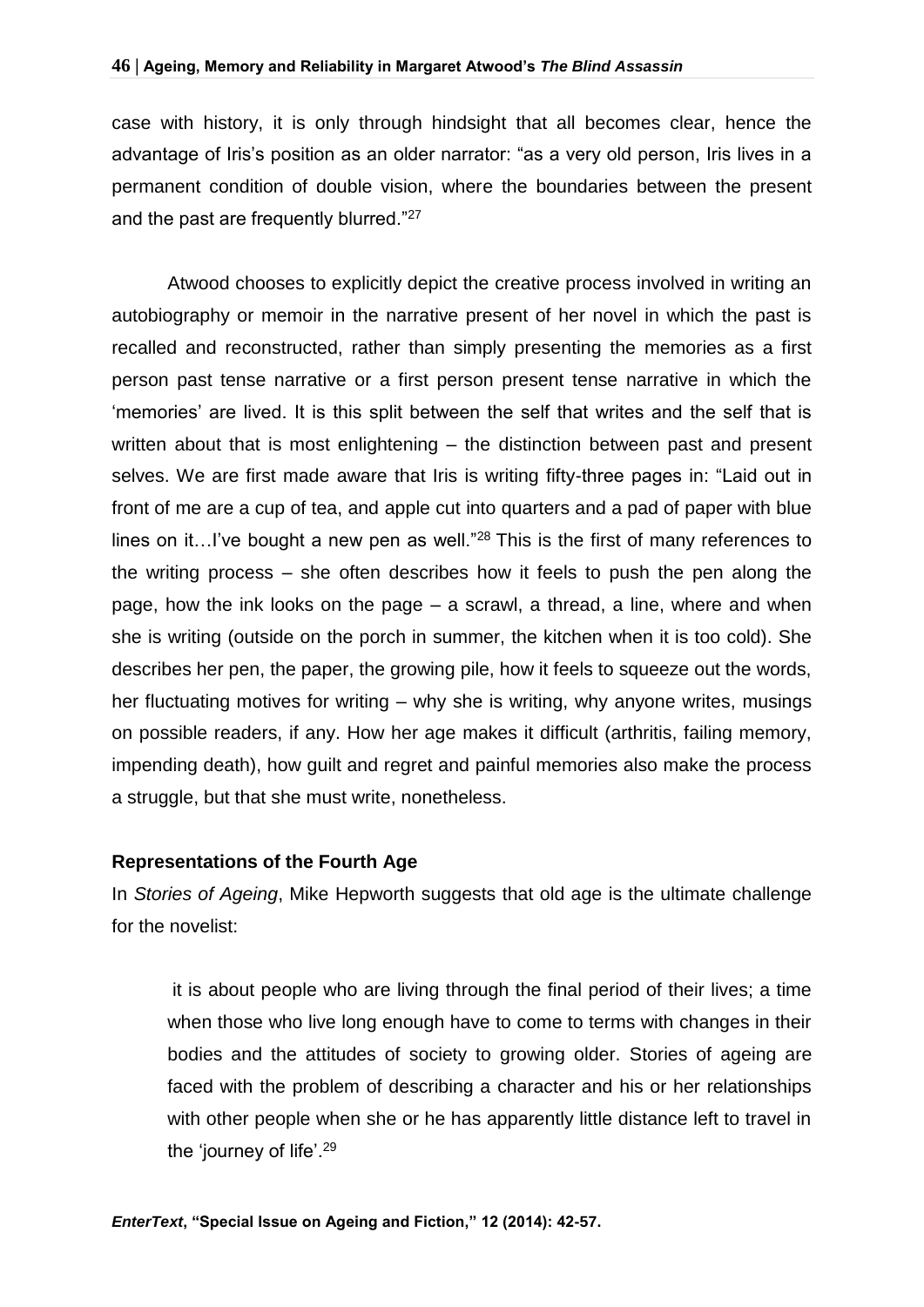This could be why many novels featuring an older narrator or protagonist tend to spend little time in the narrative present with the ageing protagonist or narrator and instead use flashbacks, memories and reminiscence of childhood and youth. This is often the case in *The Blind Assassin*, yet as the novel is lengthy, there is still plenty of time spent with eighty-two-year-old Iris in her present as well as delving into her past via many devices. Hepworth believes that the space opened up by creative license by novelists who represent ageing "enhances the reader's appreciation of the subjective experiences of someone who is consciously aware of the process of growing older<sup>"30</sup> as, indeed, is Iris. This links to what Marcus describes as the impossibility of self-presence – the radical split between the self that writes (ageing, old, dying) and the self that is written (young, beautiful) – and "the crucial role of language in the construction of the subject."<sup>31</sup> Atwood structures the novel in such a way that this split between past and present selves is apparent and contrasting. An image of Iris in the present, tiny, wrinkled, hunched and poor will be laid next to a snapshot of Iris in her twenties, beautiful, rich and glamorous. Marcus argues that in autobiography subject-object fusion is the ideal, but not the reality.

The functions of representations of ageing in this novel are varied, from the depictions offered by Atwood of the ageing female body and the psychology of growing old, the 'pros and cons', and mortality, to the many stereotypes and prejudices, the discrimination and ageism (not always consciously so) of society as a whole towards older people, especially single women. Gerontologists divide the ageing process up into various stages and categories. Peter Laslett introduced four stages – the third being that of active leisure between retirement and the onset of frailty, and the fourth and final stage that of dependence, decrepitude and death (the stage Iris is at)<sup>32</sup>. Arber and Ginn in *Connecting Gender and Ageing* divide ageing up into three categories: chronological age, physiological age and social age<sup>33</sup>. Mike Hepworth in *Stories of Ageing* splits ageing into three slightly different categories: biological, psychological and social – the body, self and society. Hepworth's categorisation and approach to ageing is especially useful in relation to *The Blind Assassin*. He states that he treats ageing "not simply as a matter of chronology or biology but as a complex and potentially open-ended process of interaction between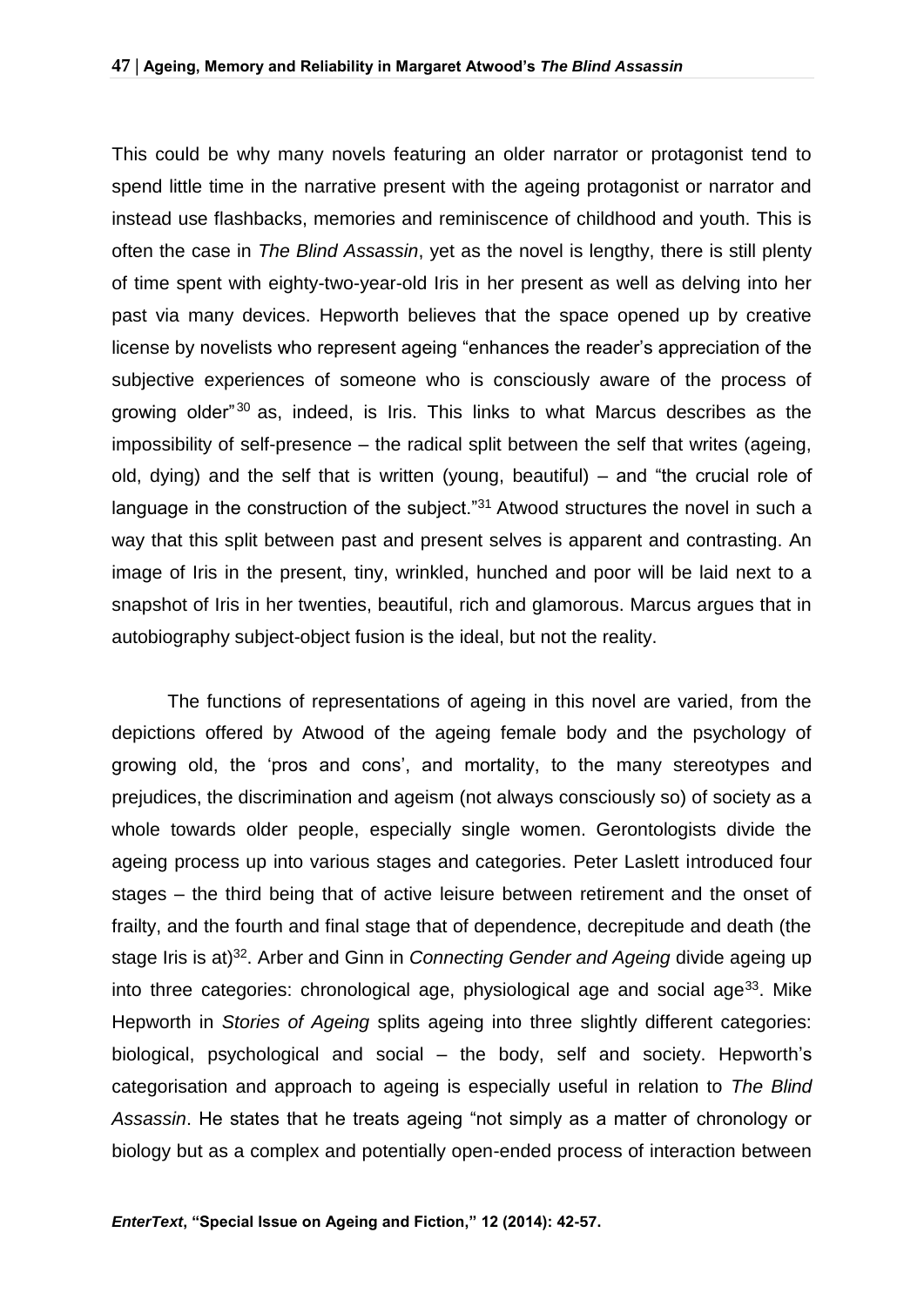the body, self and society."<sup>34</sup> Atwood explores these interactions though Iris' present tense narration of her everyday life.

The first indication of the age of the narrator that the reader encounters is on page 43, and this fits Hepworth's 'body' category: "I stepped into the shower, holding on to the grip bar Myra's bullied me in to, careful not to drop the soap: I am apprehensive of slipping"; and "Getting my clothes on helped. I am not at my best without scaffolding (yet what has become of my real clothes? Surely these shapeless pastels and orthopaedic shoes belong to someone else?"<sup>35</sup> The grip bar, the pastel clothes and orthopaedic shoes make it clear that she is old and not too happy about the fact – she sees this version of herself as not her 'real' self. This notion recurs throughout the text:

When I look in the mirror I see an old woman; or not old, because nobody is allowed to be old any more. *Older* then…sometimes I see instead the young girl's face I once spent so much time rearranging and deploring, drowned and floating just beneath my present face."<sup>36</sup>

Here, as Hepworth stated, the body and the self interact and often juxtapose – the psychological self and the body are not a unified whole – Iris's identity is fragmented, her past self and present self contradict. This identity crisis caused by old age fits Davies' account of female bodies in Atwood's work in general, which always show signs of unease: "female bodies become battle fields where anxieties relating to wider power structures are written onto female flesh."<sup>37</sup> What are these worries, and what are these power structures? Iris expresses concern at having to leave the house, as, due to a heart condition, the doctor has prescribed gentle walks, but after worrying about the inevitable (death) – "It seems I will not after all keep on living forever, merely getting smaller and greyer<sup>38</sup> – she worries about going out: "it isn't the idea of the walking that bothers me, it's the going out: I feel too much on show. Do I imagine it, the staring, the whispering?"<sup>39</sup> This reveals how Iris believes she is viewed by society – as a spectacle, the object of gossip, and fits with Hepworth's third ageing facet – society. At another point in the text, she also mentions what she thinks society expects of her, and how she is viewed by the younger generation: "I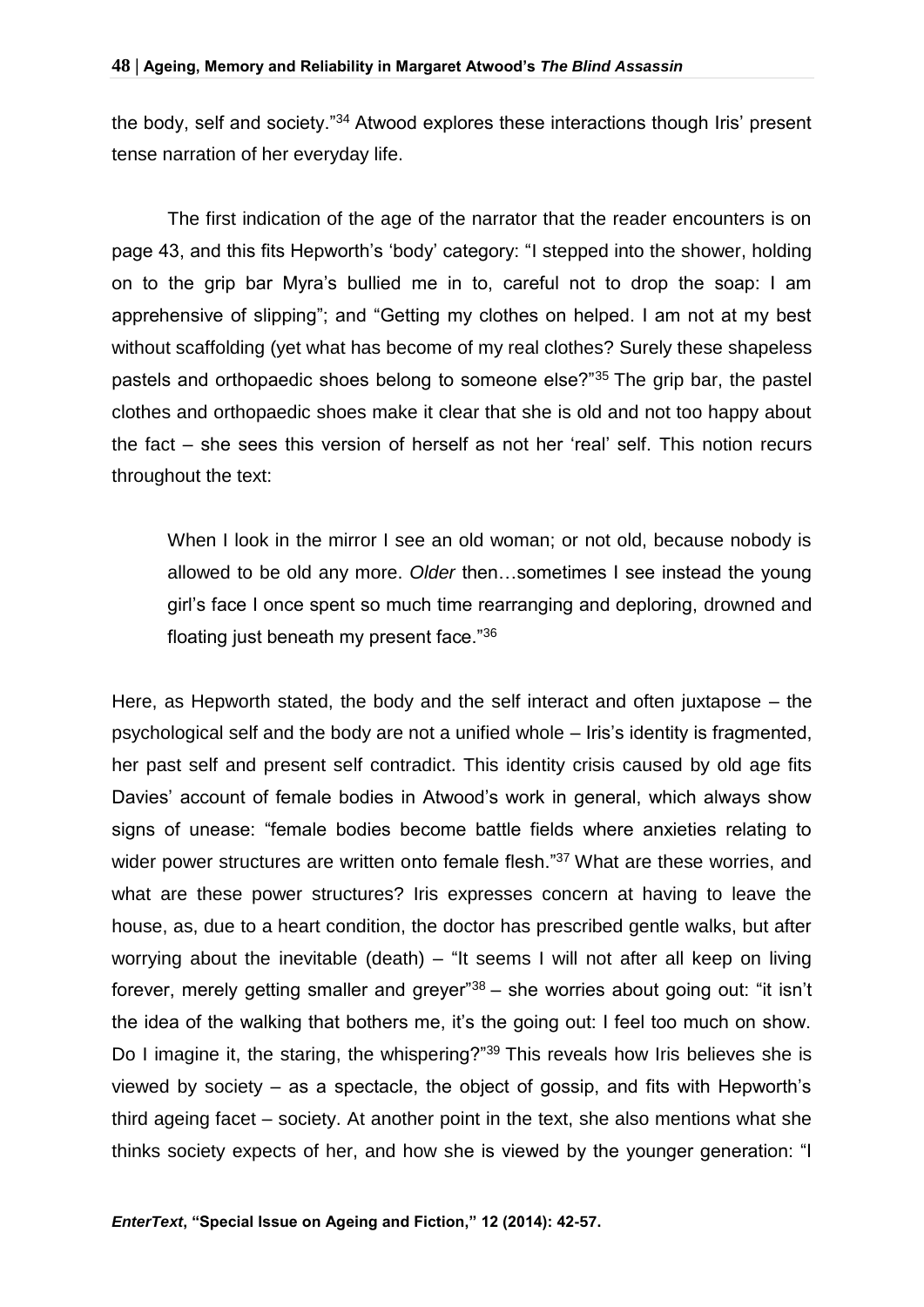knew enough to know that the only thing expected of me was that I not disgrace myself…to them I must have seemed quaint, but I suppose it's everyone's fate to be reduced to quaintness by those younger than themselves."<sup>40</sup> Also other stereotypes persist and have a damaging effect on those who are burdened with their weight: "[of Halloween] as usual I will turn out the lights and pretend not to be home. It's not dislike of them as such, but self-defence – should any of the wee ones disappear, I don't want to be accused of having lured them in and eaten them." <sup>41</sup> This is a reference to the classic fairytale 'Hansel and Gretel', in which a cannibalistic witch lures two children into her house (it is made out of confectionary) with the intention of eating them. It is hard to tell here, though, if Iris is joking or not, which in itself is quite sad. She also speaks of the way she is treated by those younger than herself: "They're in the habit of speaking of me in the third person, as if I'm a child or pet;"<sup>42</sup> and "more and more I feel like a letter – deposited here, collected there. But a letter addressed to no one."<sup>43</sup> She has no autonomy any more, is subjected to the whims of others, dependent upon them, and worse, she is alone.

Iris describes her body using very negative, yet creative imagery – she describes her arm as "a brittle radius covered slackly in porridge and string"<sup>44</sup> and says of her face: "if I could see my face in the mirror – if I could only get close enough, or far enough away – it would be crisscrossed with tiny lines, in between the main wrinkles."45 There are many such descriptions in the text, some revealing a playfulness, a sarcastic acceptance, others a disappointment or, worse, frustration: "it's an affront, all that. Weak knees, arthritic knuckles, varicose veins, infirmities, indignities – they aren't ours, we never wanted or claimed them. Inside our heads we carry ourselves perfected."<sup>46</sup> Again, this displays Hepworth's proposed interaction between bodily ageing and psychological ageing, and the conflicts that arise. Another way ageing is represented in this text is through Iris's thoughts and musings upon her own mortality, on impending death, which she seems to have accepted with little trouble, as long as she has time to finish her memoir: "I hasten on, making my way crabwise across the paper. It's a slow race now, between me and my heart, but I intend to get there first. Where is there? The end or *The End*. One or the other. Both are destinations, of a sort."47 Later, her aim of keeping her "leaky heart afloat"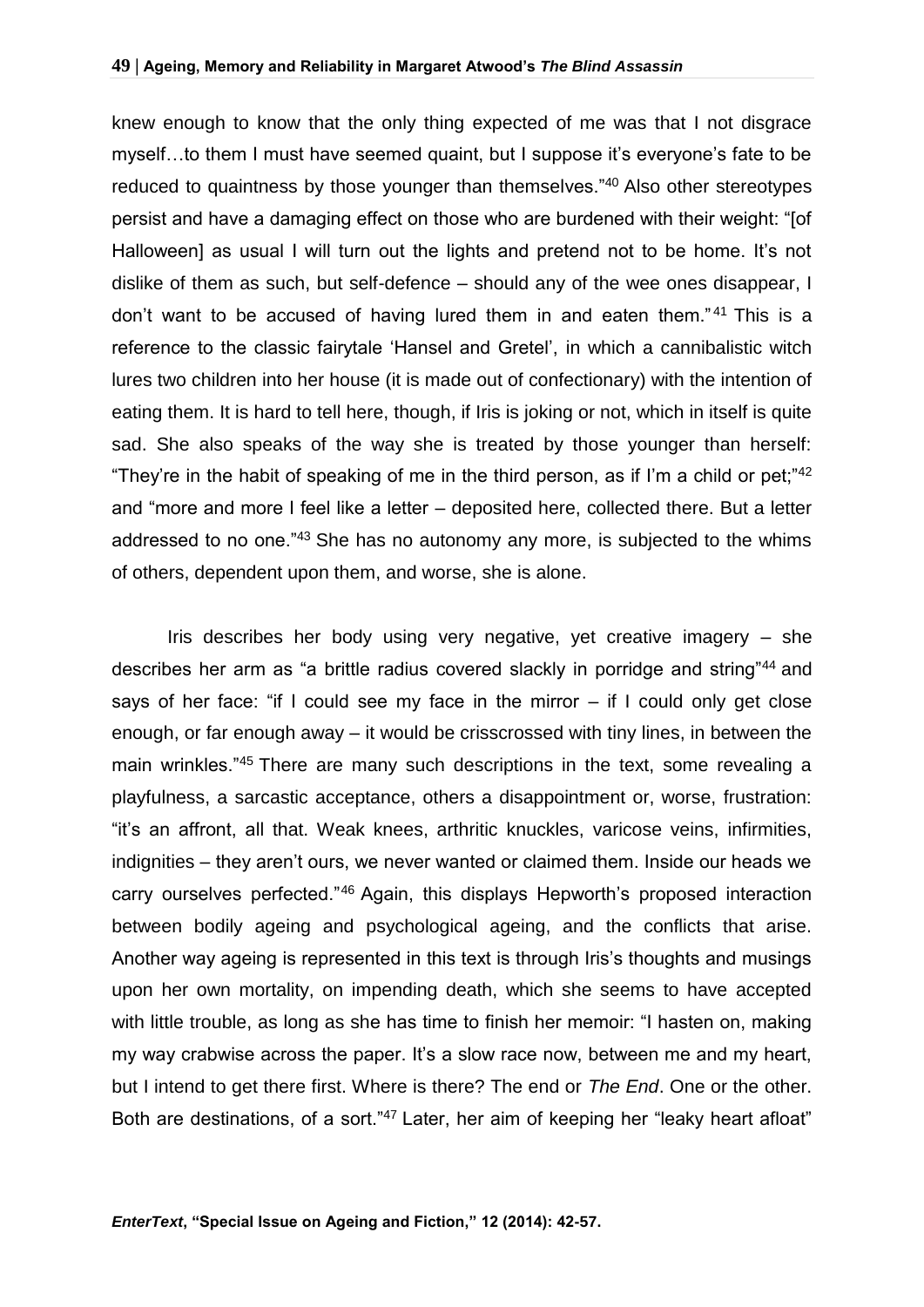until she can "set things in order" raises the question of what 'things', exactly does she mean?<sup>48</sup> The truth, or Iris's version of it.

#### **Memory, Remembering and Misremembering**

According to Howells,

Iris's narrative is grounded in the realistic circumstances of her everyday life, but there is a continual slippage away from realism as she escapes from the loneliness of the present and from her intense irritation with her bodily infirmities back into the secret spaces of private memory."<sup>49</sup>

Here, Howells is referencing what Marcus called the 'split' between the 'I' that writes in the narrative present and the 'I' that is written, through the recollection and reconstruction of events as memories. As Marcus states, "autobiography is both introspective and centrally concerned with the problematics of time and memory,"<sup>50</sup> and these themes are a central concern in *The Blind Assassin*, further supporting the reading of the novel as autobiography. As Ruth Parkin-Gounelas argues, the novel "has to do with memory as a process of reconstructing the past," but that "the more it adds or remembers, the less it seems to know."<sup>51</sup>

Memory, like ageing, functions in different ways in *The Blind Assassin*. Memories are not simply presented, but are accompanied by a reflexive awareness of, interest in and documentation of the entire process of remembering, or indeed *mis*remembering, as is the writing process. One such function of the representation of memory in the novel is to illustrate problems associated with the act of remembering in old age: "Where was I? I turn back the page: the war is still raging"<sup>52</sup> and "Where am I? *It was winter*. No, I've done that."<sup>53</sup> This confusion and difficulty in accessing memory is shown most vividly through her inability to accurately recall her husband: "I've failed to convey Richard, in any rounded sense. He remains a cardboard cutout. I know that. I can't truly describe him, I can't get a focus: he's blurred."<sup>54</sup> Memory is also presented in this text as a negative phenomenon and Iris feels the need to warn younger generations about this: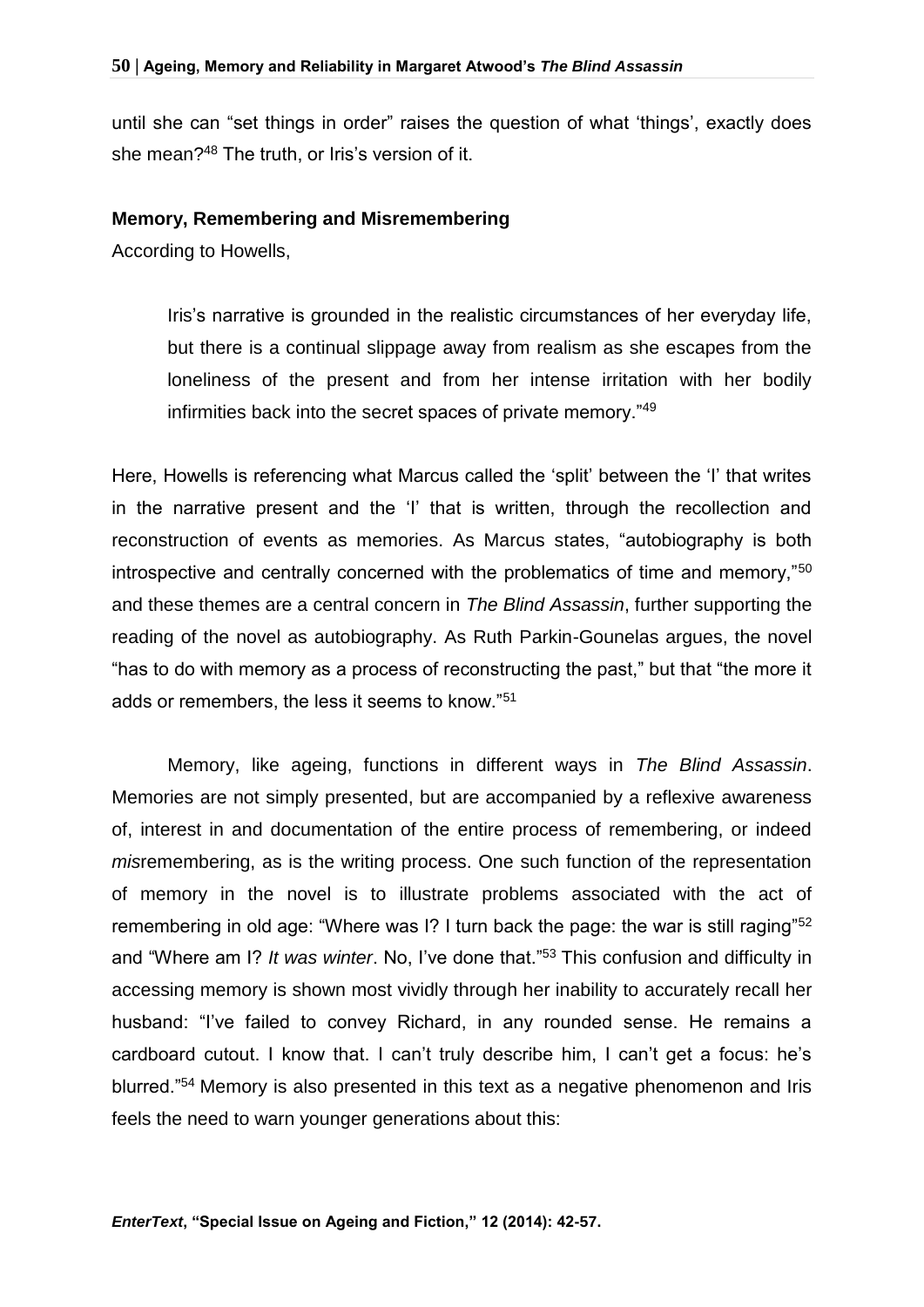When you're young, you think everything you do is disposable. You move from now to now, crumpling time up in your hands, tossing it away…You think you can get rid of things, people too – leave them behind. You don't yet know about the habit they have, of coming back."<sup>55</sup>

Iris is now unable to sleep, and her doctor jokingly attributes this to a bad conscience, unaware of just how right he was: "Unshed tears can turn you rancid. So can memory. So can biting your tongue. My bad nights were beginning. I couldn't sleep."<sup>56</sup> Howells refers to this as a sustained negotiation with the dead because Iris is haunted by her memories.<sup>57</sup> This again fits with Marcus' description of problems often associated with autobiographical confession narratives: "in the process of confession, the present 'reformed' self will be overwhelmed by the past as it ostensibly seeks to put it behind itself."<sup>58</sup> No matter how hard Iris tries to put her past behind her, it keeps coming back to haunt her.

Another concern is why we feel the need to remember and be remembered, the idea of memorial:

Why is it we want so badly to memorialise ourselves? Even while we're still alive. We wish to assert our existence, like dogs peeing on fire-hydrants. We put on display our framed photographs, our parchment diplomas, our silverplated cups; we monogram our linen, we carve our names on trees, we scrawl them on washroom walls. It's all the same impulse. What do we hope from it? Applause, envy, respect? Or simply attention, of any kind we can get?

At the very least we want a witness. We can't stand the idea of our own voices falling silent finally, like a radio running down.<sup>59</sup>

Here, Iris is explaining our need to do this, *her* need to this, as this is what she is doing by writing a memoir to leave behind once she is dead, to 'set things in order.' She also hints at the reason behind her own memoir when she says: "What is a memorial, when you come right down to it, but a commemoration of wounds endured? Endured, and resented. Without memory, there can be no revenge."<sup>60</sup> This statement makes us question Iris and her motives; she does not merely want to set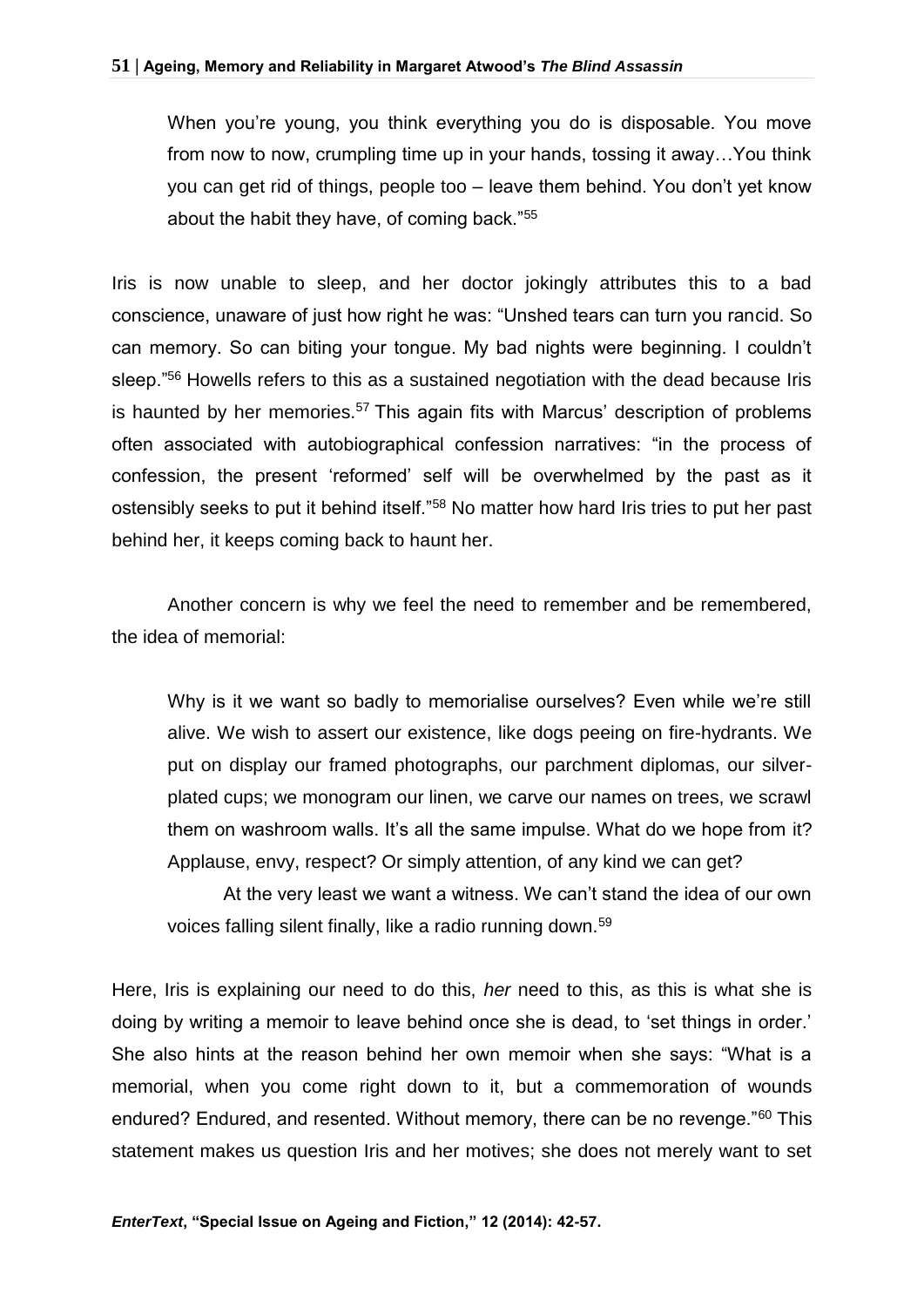the record straight, she wants revenge, but revenge on whom? Her 'enemies' are both dead at this point, yet she still feels the need to make her version of events known to what family she has left – her estranged granddaughter Sabrina.

#### **Secrets, Lies, Omitting and Forgetting**

Iris is often described in reviews and by critics, and indeed by Atwood herself, as an unreliable and often-duplicitous narrator. Davies shows in her discussion of Atwoodian biographers that she "knows herself to be essentially duplicitous, constantly inviting doubt around the veracity of her own shady narrative and repeatedly drawing attention to textual adventures in bad faith even in the act of composition." <sup>61</sup> Parkin-Gounelas states that "we've been deceived as readers throughout…it is only on the second reading of Iris's overarching narrative, however, that we notice the way the perspective is skewed to lead us to miss things."<sup>62</sup> Her unreliability is due, in part, to memory and remembering and the consequences of ageing upon this. Her inability to recall Richard, and to stick to chronology, are not her fault, and she often admits to these downfalls, such as when she describes her knowledge and presentation of her family history as a mosaic: "I collected enough fragments of the past to make a reconstruction of it, which must have bore as much relation to the real thing as a mosaic portrait would to the original" $63 - in$  reference to asking Reenie, the hired help, about the family history prior to her birth. At other times, though, Iris admits to intentionally lying and misleading, sometimes because she genuinely did believe it was the best course of action, and she regrets times when she did not lie, but told the truth, which is often more damaging than a lie  $-$  for example, when she tells Laura that Alex (who Laura is in love with) is dead, and that Iris had been sleeping with him, which could be seen as not the only cause of Laura's suicide but the final straw: "Now I'm coming to the part that still haunts me. Now I should have bitten my tongue, now I should have kept my mouth shut. Out of love, I should have lied, or said anything else."<sup>64</sup>

On other occasions Iris lies simply to cause mischief and to entertain herself, and enjoys doing so, or because it means less hassle and bother, especially in relation to Myra and her doctor. On one occasion Myra gives her brownies to eat as she is always complaining that Iris does not eat enough and will die of starvation. Iris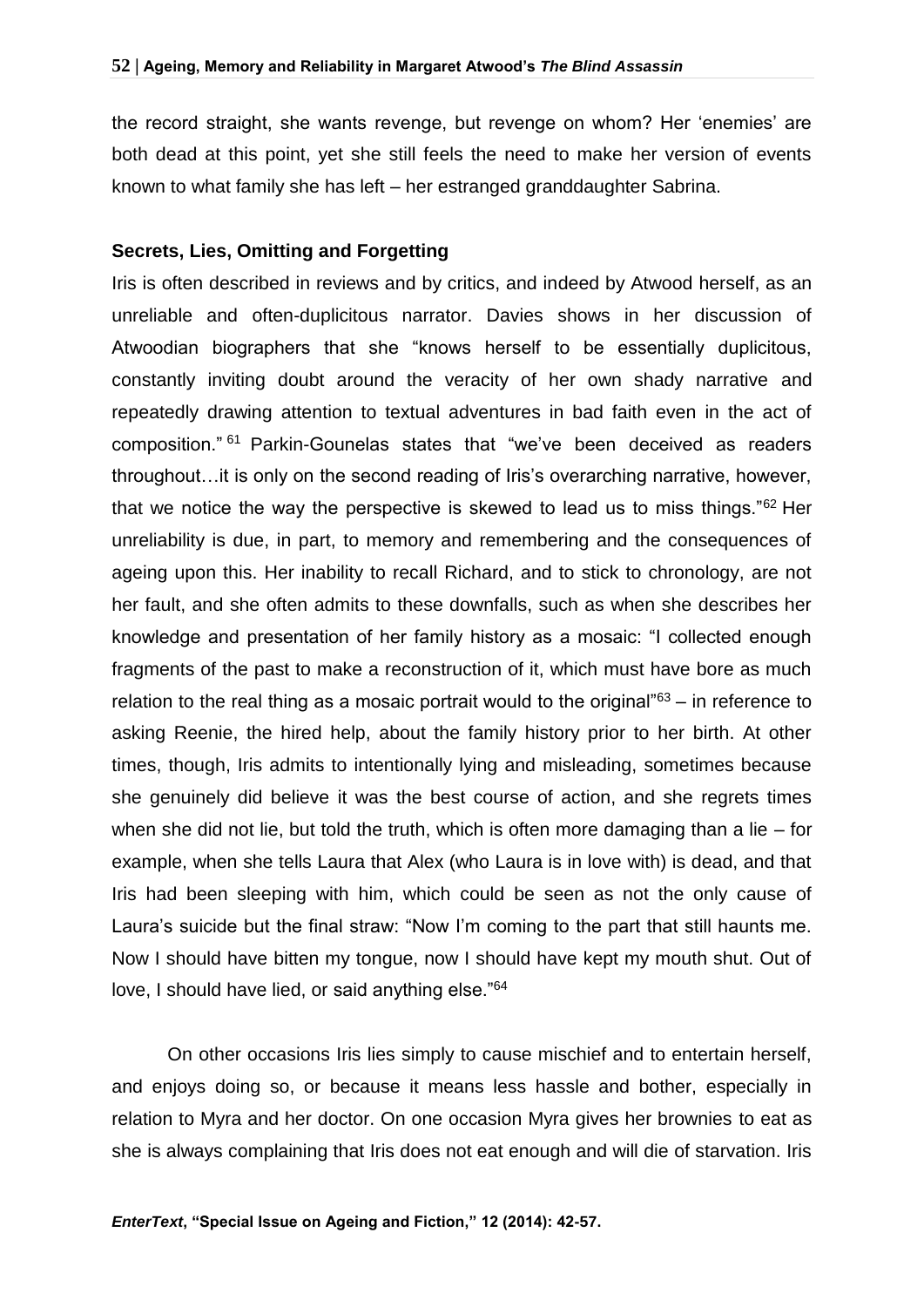says: "I could neither drink nor eat, but why did God make toilets? I left a few brown crumbs, for authenticity."<sup>65</sup> On another occasion Iris is snowed in and feels like some company:

"Don't be silly Myra", I said. "I'm quite capable of digging myself out' (a lie  $-1$ ) had no intention of lifting a finger. I was well supplied with peanut butter, I could wait it out. But I felt like company, and threats of action on my part usually speeded up the arrival of Walter).<sup>66</sup>

Moreover, Iris does not answer the door when Myra knocks, writing: "Out of perversity, I didn't answer. Maybe she would think I was dead – croaked in my sleep! No doubt she was already fussing over which of my floral prints she would lay me out in."<sup>67</sup> Marcus states that the intention to tell the truth, as far as possible, is a sufficient guarantee of autobiographical veracity and sincerity.<sup>68</sup> Iris often lies, yet she admits this to us, so we feel that she is not lying *to us*, we are in her confidence, yet a seed of doubt is planted in our minds. This seed is then frequently watered throughout the novel by bits of information imparted to us by Iris during her many musings on the nature of truth, and this is yet another way reliability, or more accurately, *un*reliability is presented in the novel:

The only way you can write the truth is to assume that what you set down will never be read. Not by any other person, and not even by yourself at a later date. Otherwise you begin excusing yourself. You must see the writing as emerging like a long scroll of ink from the index finger of your right hand; you must see your left hand erasing it.

Impossible, of course.<sup>69</sup>

From this we can gather that Iris does not believe it is possible to write the truth: at the beginning of her memoir she says that she is writing for no one, but towards the end she changes her mind, this is for Sabrina. So as she is now writing for someone, do we take Iris at her word and therefore assume what we are reading is, if not a lie, then not exactly the whole truth? Iris brings this up yet again later on: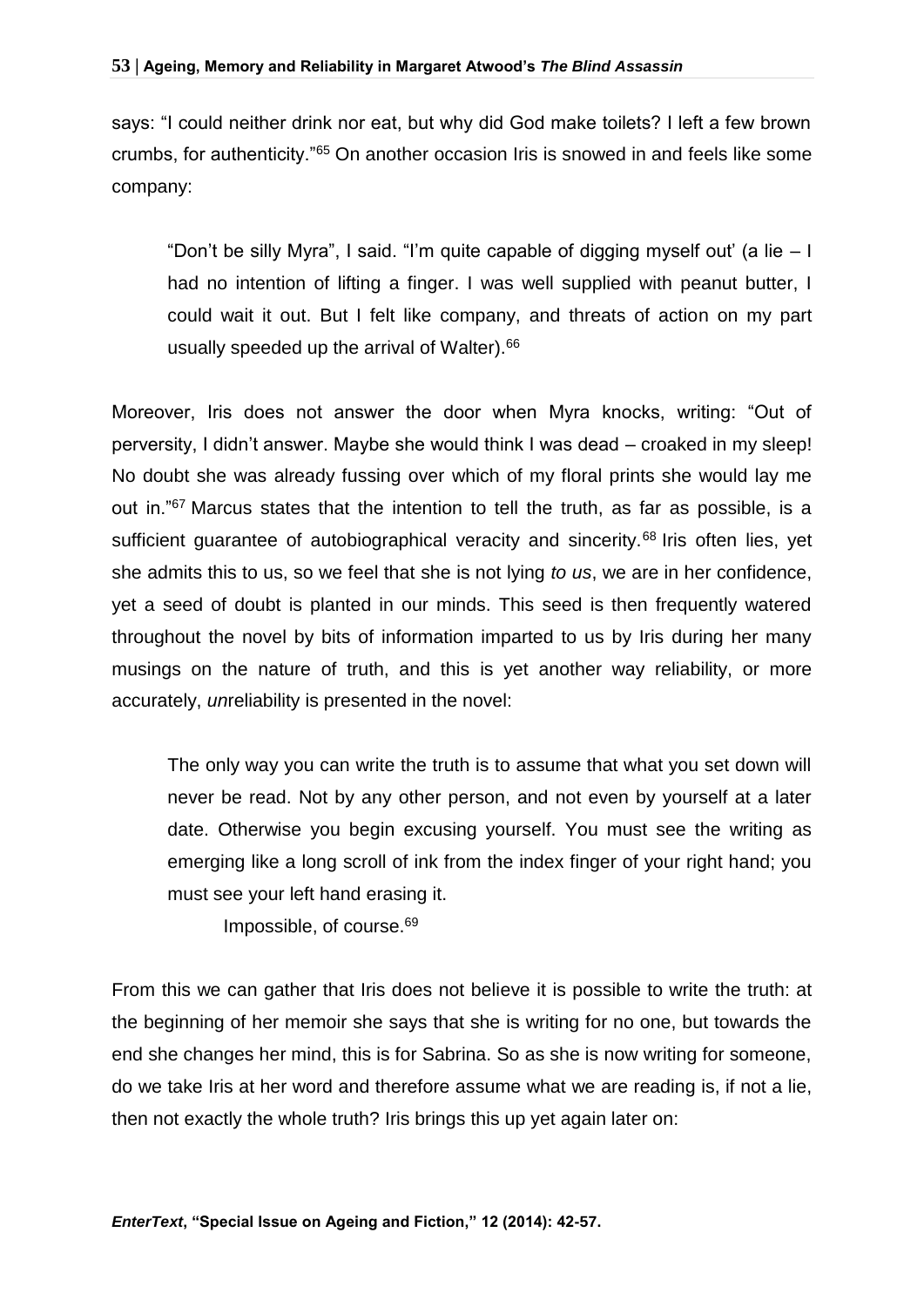I didn't think of what I was doing as writing – just writing down. What I remembered, and also what I imagined, which is also the truth. I thought of myself as recording – a bodiless hand, scrawling across a wall.

I wanted a memorial. That was how it began."<sup>70</sup>

Marcus notes that:

the concept of 'intention' pervades discussions of autobiography: it not only refers to the authorial motive governing the production of the text, but becomes an elaborate structure which apparently defines the ways in which a text should be received. In a number of cases, it is used to resolve the intractable problem of 'referentiality' – that is, the kind and degree of 'truth' that can be expected.<sup>71</sup>

Later, directly addressing her reader, Iris writes: "You want the truth, of course. You want me to put two and two together. But two and two doesn't necessarily get you to the truth."<sup>72</sup> For Iris, there is no absolute truth or if there is, it is elusive. Marcus supports this more complex view of truth when she says that "very few critics would demand that autobiographical truth be literally verifiable, - this would, after all, undermine the idea that the truth of the self is more complex than fact."<sup>73</sup> Marcus draws on Starobinski during this discussion, who says that what is important is *not* historical veracity but the emotion experienced as the past emerges and is represented in consciousness. The image of the past may be false, but the present emotion felt is not, therefore the memory is real and valid to the person experiencing it at the time. He says this is the difference between historical fact and authenticity. What Iris is writing in her memoir may not be true, but it is authentic.<sup>74</sup>

Reliability is also called into question via Iris's thoughts on secrets, censorship and omissions:

How do I know these things? I don't know them, not in the usual sense of knowing. But in households like ours there's often more in silences than in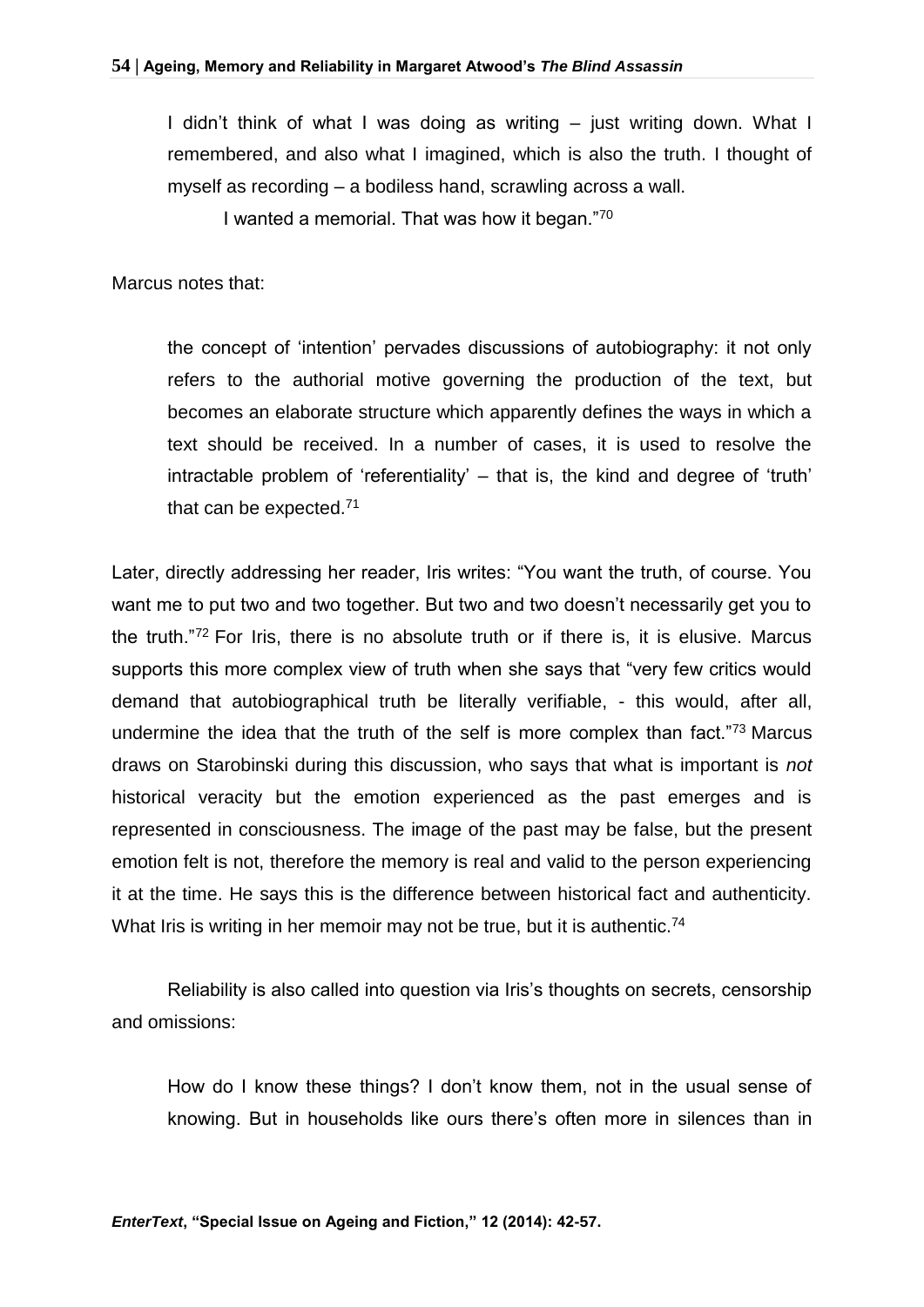what is actually said – in the lips pressed together, the head turned away, the quick side-ways glance.<sup>75</sup>

Furthermore, in relation to her memoir, she writes: "I look back over what I have written and I know it's wrong, not because of what I've set down, but because of what I've omitted. What isn't there has a presence, like the absence of light."<sup>76</sup> She also talks about the nature of secrets: "I wonder which is preferable – to walk around all your life swollen up with your own secrets until you burst from the pressure, or to have them sucked out of you, every paragraph, every sentence, every word of them." <sup>77</sup> Iris is likening the act of her writing her memoir to that of involuntary confession, and *The Blind Assassin* can also be read as a confession narrative and a testimonial (two subcategories of the life writing 'genre'): "I am on trial here," writes Iris. "I know it. You'll soon be thinking…should I have behaved differently?[…]Should is a futile word. It is about what didn't happen. It belongs in a parallel universe."<sup>78</sup>

*The Blind Assassin* sheds light on what it is to be a lone older woman negotiating the challenges presented by the different facets of ageing as helpfully categorised by Hepworth, an insight which is perhaps more relevant than ever in our current ageing society. As Hepworth notes, "ageing is simultaneously a collective human condition and an individualised subjective experience," and that reading novels such as *The Blind Assassin* can aid our understanding of ageing, as such stories illustrate the ageing process.  $79$  The novel represents these facets so convincingly, with a startling realism, enhanced by the employment of a first person pseudo-autobiographical narrative, and because of the insights it provides into the autobiographical process. Iris's 'memoir' does not only capture what is seen when one decides to look back, but also captures the actual self-reflexive process of doing so – remembering, misremembering, omitting – including motive (death, memorial, guilt, regret). It is a combination of her old age, the promise of death, and the chance to relieve some of her guilt by 'setting things in order' that motivate her to write – and we all work better when faced with a deadline, though for Iris this word has a more literal meaning.

#### **Endnotes**

<u>.</u>

<sup>1</sup> Margaret Atwood, *The Blind Assassin* (London: Bloomsbury, 2001) 579.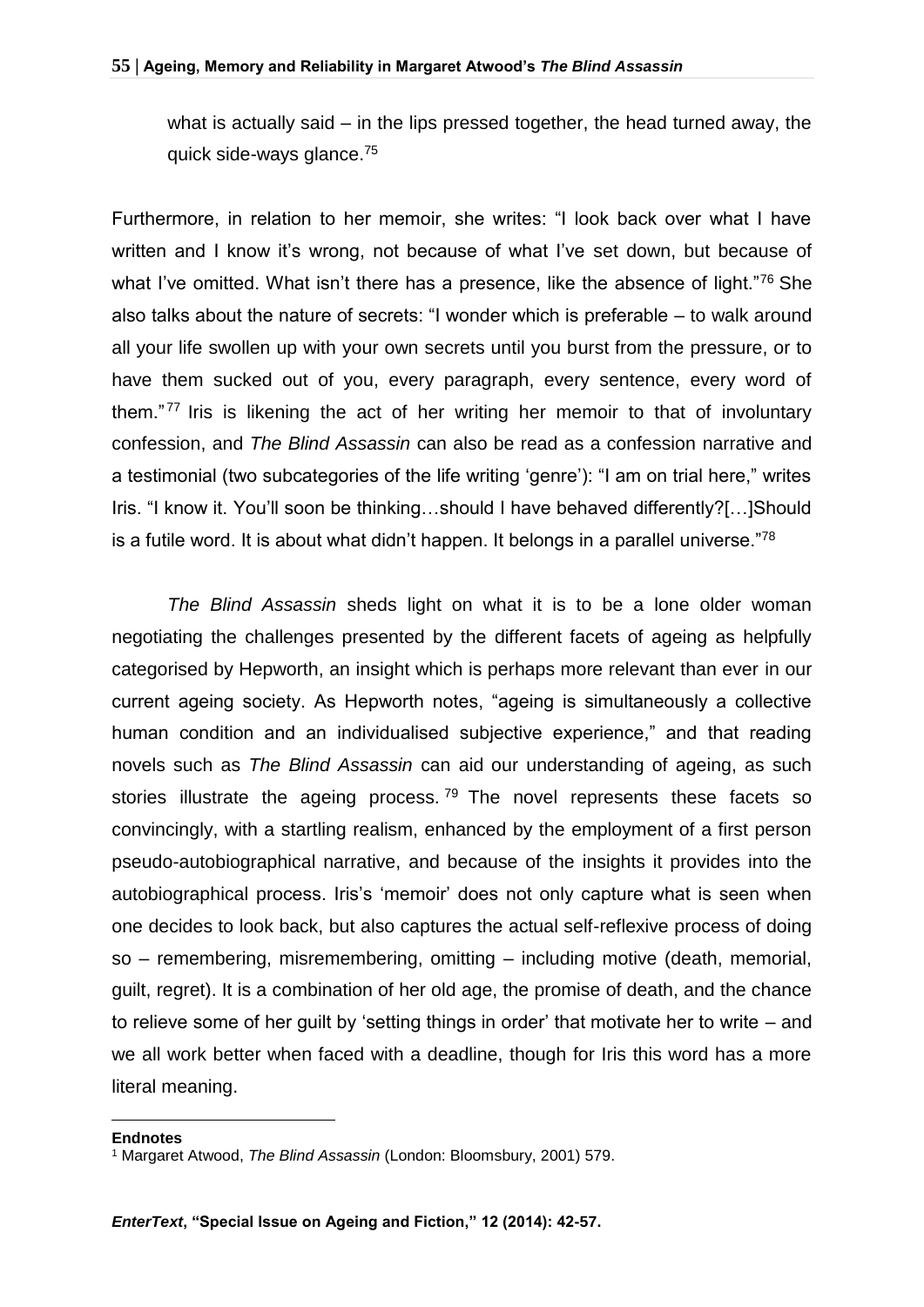<u>.</u>

 "Canada's Atwood Wins British Literary Prize", *Los Angeles Times*, November 08, 2000, accessed May 15, 2012<http://articles.latimes.com/2000/nov/08/news/mn-48787> Alex Clark, "Vanishing Act: Atwood's Ambiguous Magic in *The Blind Assassin"*, *The Guardian*, September 30, 2000, accessed April 01, 2010 <http://www.guardian.co.uk/books/2000/sep/30/fiction.bookerprize2000> Thomas Mallon, "Wheels Within Wheels", *New York Times*, September 03, 2000, accessed May 15, <http://www.nytimes.com/books/00/09/03/reviews/000903.03mallont.html> Clark, *"Vanishing Act".* Paul Gray, "In the Shadow of Death", *Time Magazine*, September 11, 2000, accessed 15 May 2012 <http://www.time.com/time/magazine/article/0,9171,997927,00.html> Irene D'Souza, "*The Blind Assassin* (Book Review)", Herizons 14, no. 4 (Spring 2001, 2001): 30. *Academic Search Complete*, EBSCO*host*, accessed 15 May 2012. Sybil S. Steinberg, "*The Blind Assassin* by Margaret Atwood is reviewed", *Publisher's weekly*, 247.30, July 24 (2000): 67. Madeleine Davies, "Margaret Atwood's Female Bodies", in *The Cambridge Companion to Margaret Atwood*, ed. Coral Ann Howells (Cambridge: Cambridge University Press, 2006). Ruth Parkin-Gounelas, ""What Isn't There" in Margaret Atwood's The Blind Assassin: The Psychoanalysis of Duplicity", *Modern Fiction Studies*, Volume 50, Number 3, Fall (2004). Atwood, *Blind Assassin*, 637. <sup>12</sup> Coral Ann Howells, Margaret Atwood, 2<sup>nd</sup> Edition, (Basingstoke: Palgrave MacMillan, 2005) 155. Elaine Showalter, "Virgin Suicide", *New Statesman*, vol. 129, Issue 4506, October 02, (2000) 53. Molly Hite cited in Hilde Staels, "Atwood's Specular Narrative: *The Blind Assassin*", *English Studies*, (2004) 147. Ibid,148. Mike Hepworth, *Stories of Ageing* (Buckingham: Open University Press, 2000) 1. Mary Morganroth-Gulette, *Aged by Culture* (London: University of Chicago Press, 2004) 150. Northrop Frye, *Anatomy of Criticism* (London: Penguin, 1990) 307. Laura Marcus, *Auto/biographical Discourses: Theory, criticism, Practice*, (Manchester: Manchester University Press, 1998) 179. Marcus, *Discourses*, 240. Marcus, *Discourses*, 273. Atwood, *Blind Assassin*, 3 Howells, *Margaret Atwood,* 159. Atwood, *Blind Assassin*, 54. Ibid, 70. Ibid, 87. Howells, *Margaret Atwood*, 157. Atwood, *Blind Assassin*, 53. Hepworth, *Stories*, 3. Hepworth, Stories, 5. Marcus, *Discourses*, 183. Peter Laslett, *A Fresh Map of Life: The Emergence of the Third Age*, (USA: Harvard University Press, 1991) x. Sarah Arber and Jay Ginn, *Connecting Gender and Ageing* (Buckingham: Open University Press, 1995) 5. Hepworth, *Stories*, 1. Atwood, *Blind Assassin*, 43-44. Ibid, 53. Davies, 'Atwood's Female Bodies', 58. Atwood, *Blind Assassin*, 52. Ibid, 53. Ibid, 47. Ibid, 246. Ibid, 45. Ibid, 206. Ibid, 45. Ibid, 271. Ibid, 381. Ibid, 272.

*EnterText***, "Special Issue on Ageing and Fiction," 12 (2014): 42-57.**